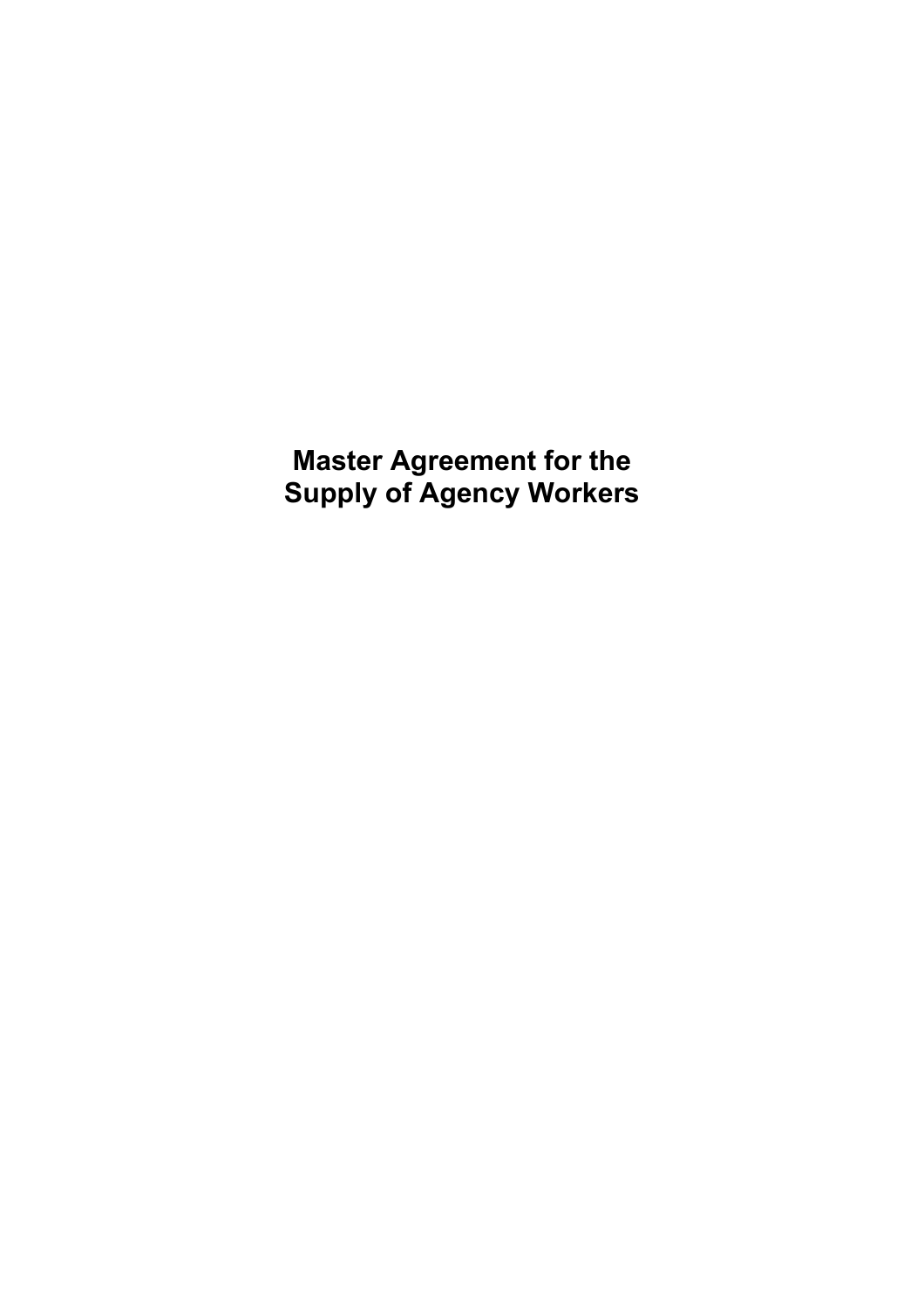## **1. Definitions and Interpretation**

1.1 The following definitions shall apply throughout these Terms:

| "Assignment"                  | means the assignment detailed in an Assignment Schedule to be<br>performed by a Worker engaged for the benefit of a Client contracting<br>with the Agency.                                                                                                                            |
|-------------------------------|---------------------------------------------------------------------------------------------------------------------------------------------------------------------------------------------------------------------------------------------------------------------------------------|
| "Assignment Schedule"         | means a schedule in the form which appears at the Appendix or the<br>Assignment Schedule supplied by the Agency to Compass. If an<br>Assignment Schedule is supplied by the Agency it will contain, at a<br>minimum, the information required in the example contained at Annex<br>1. |
| "Agency Worker Rate"          | means the amount payable to Compass as detailed on the Assignment<br>Schedule.                                                                                                                                                                                                        |
| "AWR"                         | means the Agency Workers Regulations 2010 as amended from time<br>to time, and the following terms.                                                                                                                                                                                   |
| "Client"                      | means a client of the Agency who will have the benefit of the Services.<br>"Client" shall also encompass any End Client should the Client be acting<br>as an intermediary.                                                                                                            |
| "Conduct Regulations"         | means the Conduct of Employment Agencies and Employment<br>businesses Regulations 2003 as amended from time to time.                                                                                                                                                                  |
| 'Controller'                  | has the meanings as defined in the Data Protection Legislation.                                                                                                                                                                                                                       |
| "Data Protection Legislation" | means (i) the Data Protection Act 2018 (ii) the General Data Protection<br>Regulation ((EU) 2016/679) ('GDPR') and any national implementing<br>laws, regulations and secondary legislation, for so long as the GDPR is<br>effective in the UK.                                       |
| "Data Subject',               | The person to whom the data relates as defined in the Data Protection<br>Legislation.                                                                                                                                                                                                 |
| "EAA"                         | means the Employment Agencies Act 1973.                                                                                                                                                                                                                                               |
| "End Client"                  | means the company which receives the benefit of the Services if the<br>Client is acting as an intermediary.                                                                                                                                                                           |
| "Personal Data"               | Means as defined in the Data Protection Legislation.                                                                                                                                                                                                                                  |
| "Processing", or "Processor"  | Means as defined in the Data Protection Legislation.                                                                                                                                                                                                                                  |
| "Services"                    | means the Services detailed within an Assignment Schedule and to be<br>carried out by the Worker.                                                                                                                                                                                     |
| "Terms"                       | means these Terms of Business, the Cover Sheet, any Assignment<br>Schedule and any Annex.                                                                                                                                                                                             |
| "Worker"                      | means the individual named in the Assignment Schedule who performs<br>the Services.                                                                                                                                                                                                   |

- 1.2 The headings in these Terms are for convenience only and are not intended to have any legal effect.
- 1.3 References to Acts of Parliament, Statutory Instruments, or other subordinate legislation shall be construed as reference to such as were in force at the time a Contract was formed.
- 1.4 The Agency is an Employment Business as defined by section 13(3) of the EEA.

## **2. Agreement**

- 2.1. These Terms will apply to any Assignment Schedules drawn up in accordance with them.
- 2.2. In the event of any conflict between these Terms and the Assignment Schedule, these Terms will take precedence.
- 2.3. This Agreement cannot be varied, added to, amended or otherwise revised unless such variations, amendments or revisions are agreed to in writing and duly signed by authorised signatories of both parties.
- 2.4. The relationship between the parties is non-exclusive and both parties are free to provide services to any other person or company unless agreed separately between the parties.
- 2.5. Services rendered to the Agency or the Client by the Worker as per these Terms are performed as an independent contractor.
- 2.6. No provision within these Terms can or shall be construed as the grounds of any partnership or joint venture between the Agency and Compass or the Worker.

## **3. The Agreement**

- 3.1. The Agency shall liaise with the Client and the Worker directly in order to ensure Services are carried out by the Worker to a suitable standard.
- 3.2. The Agency has the sole responsibility to ensure that the Worker has the correct compliance documentation, qualifications and experience as required by the Client.
- 3.3. It is the Agency's sole responsibility to select a suitable worker for an Assignment, and to make all relevant disclosures to Compass and to the Worker which may be necessary for the Worker to provide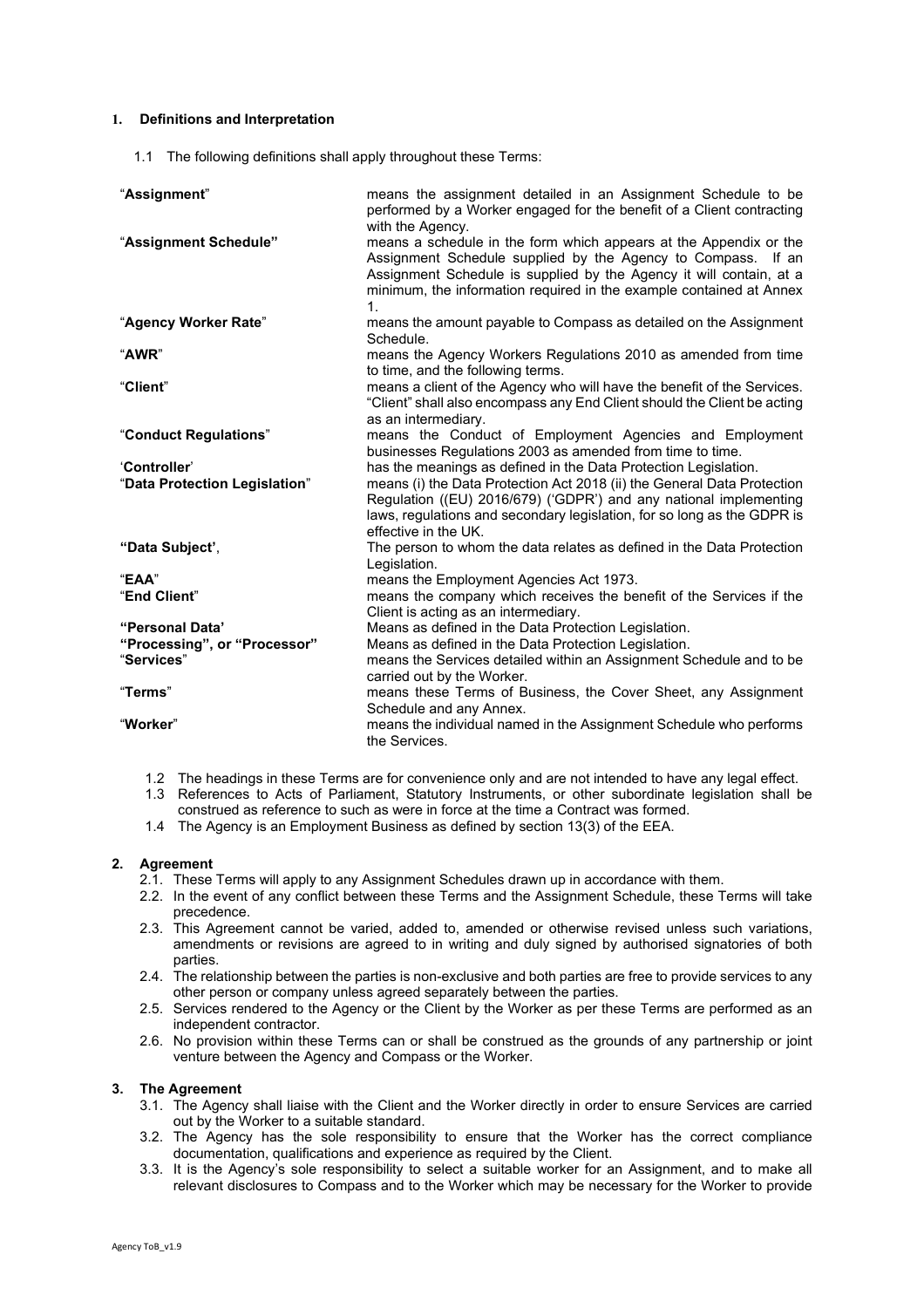effective Services. All details listed in the Assignment Schedule are necessary to ensure that obligations created by the EEA and the Conduct Regulations are adhered with.

- 3.4. Compass and the Agency shall agree an Assignment Schedule specifying the Client, the fee payable by the Agency to the Worker, such expenses as may be agreed, any notice period and any other relevant information.
- 3.5. Save as otherwise stated in these Terms, the Worker shall be entitled to supply its/their services to any third party during the term of any Assignment provided that this in no way compromises or is not to the detriment of the supply of the Services, and provided there is no conflict of interest.
- 3.6. Compass shall not be obliged to engage the Worker or contract with the Agency for the provision of the Worker to work on the Assignment.
- 3.7. The terms on which Compass engages any Worker will include provision that the Worker will, when working on an Assignment:
	- 3.7.1. work with all proper skill and care, and in a professional manner;
	- 3.7.2. comply with such reasonable requirements (such as timesheets, or electronic time recording system) as may be imposed by the Client for recording and verifying time worked
	- 3.7.3. comply with the Client's requirements as notified from time to time, to the extent that such requirements apply in relation to external contractors at the place of work, such as security requirements, quality requirements and health and safety procedures.

# **4. Assignments**

- 4.1. The Agency Worker Rate for each Assignment shall be negotiated separately and shall be inclusive of Compass 's margin.
- 4.2. If a Worker engaged through Compass is unsatisfactory, the Agency should advise Compass straightaway and advise Compass if the Agency wishes to terminate the Assignment.
- 4.3. No refunds or rebates are applicable should the Worker be terminated early or prove to be unsatisfactory to the Client.
- 4.4. Any Worker engaged on an Assignment will be engaged by Compass and provided to the Agency by Compass under either a contract for services or a contract of service.
- 4.5. Compass warrants and confirms that no Worker engaged on an Assignment has a 'material interest' in Compass within the meaning of sections 51(4) and (5) of the Income Tax (Earnings and Pensions) Act 2003.
- 4.6. It is not the intention of either party that any Worker should be or become an employee either of the Agency or of any Client.
- 4.7. Each temporary work agency in the contract chain and the Client has a responsibility for complying with the provisions of AWR.

## **5. Compass Responsibilities**

- 5.1. In relation to these Terms and any Assignment Schedule, Compass's responsibilities will be:
	- 5.1.1. To ensure any material obligations contained within these Terms or any Assignment Schedule are included in the terms with the Worker;
	- 5.1.2. To advise the Worker on any specific Client requirements including timesheets or health and safety requirements;
	- 5.1.3. To invoice the Agency at the Invoice Frequency periods with the correct Agency Worker Rate;
	- 5.1.4. To ensure, where applicable, that all remuneration it pays to the Worker is paid and taxed as employment income; and
	- 5.1.5. To comply with all relevant legal requirements which are binding on Compass and to provide the Agency with such information as the Agency may reasonably request to enable the Agency to do likewise.
- 5.2. Throughout the duration of these Terms Compass warrants that it will:
	- 5.2.1. not engage in any activity, practice or conduct which would constitute either a UK tax evasion facilitation offence or a foreign tax evasion facilitation offence under;
	- 5.2.2. prevent the facilitation of tax evasion by another person (including without limitation employees of Compass);
	- 5.2.3. at the Agency's request, provide the Agency with a statement of such steps it has taken to ensure compliance with the Criminal Finances Act 2017, together with such other information as the Agency may reasonably require in order to undertake risk assessments to ensure that the Agency is not facilitating tax evasion pursuant to the Criminal Finances Act 2017.
- 5.3. Compass shall ensure that any person associated with Compass who is performing services in connection with these Terms does so only on the basis of a written contract which imposes on and secures from such person terms equivalent to those imposed on Compass in this clause.
- 5.4. Where the Conduct Regulations Status is 'opt out' and a Worker has been introduced or supplied to a Client by the Agency, Compass will not itself provide that Worker to the Client other than under a contract through the Agency during the period of any restriction following the end of the Assignment.

## **6. Agency Responsibilities**

6.1. The Agency will ensure that Compass's invoices, calculated at the Agency Worker Rate, are paid correct and on the agreed Payment Terms in accordance with Clause 7 below.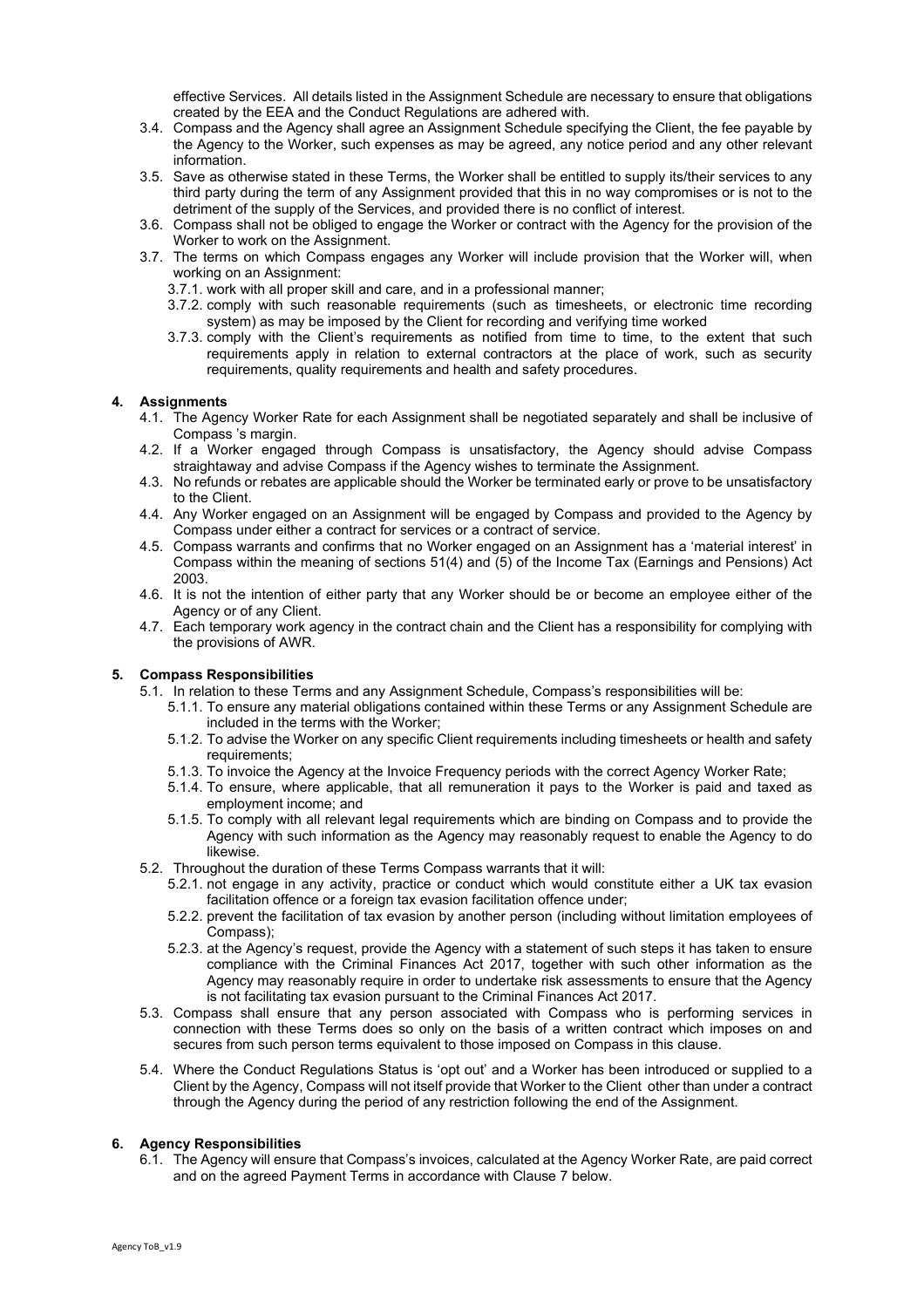- 6.2. The Agency will take reasonable steps to ensure that the Client verifies all time actually worked by the Worker.
- 6.3. The Agency will not, and will ensure that the Client will not, pay any renumeration or expenses in respect of the Worker other than via Compass.
- 6.4. The Agency will comply with all relevant legal requirements which are binding on the Agency, and to provide Compass with such information as Compass may reasonably request to enable Compass to do likewise.
- 6.5. If required, the Agency will ensure that the Client issues a Status Declaration Statement ("SDS") in regards to the IR24 status of any Worker.
- 6.6. The Agency warrants and guarantees that the Client has used a reasonable assessment tool in respect of any SDS.
- 6.7. Where Compass provides an assessment of whether a Worker is operating under Supervision, Direction or Control ("SDC"), this is provided for guidance only and should not be relied upon by the Agency. The Agency should conduct their own independent SDC test should they need an assessment on which thy can rely in any employment status challenge.

## **7. Invoicing and Payments**

- 7.1. All payments to Compass shall be made against Compass's invoices which shall be issued weekly in arrears unless the Agency has opted for a self-bill arrangement.
- 7.2. Compass shall also be entitled to issue an invoice where applicable, in respect of any additional expenses as agreed between Compass and the Agency in advance.
- 7.3. The Agency is responsible for making payment to Compass for all Services provided by Workers under Assignment Schedules at the applicable Pay Rate and Invoice Frequency, and in accordance with the Payment Terms.
- 7.4. All Pay Rates are exclusive of VAT and will be charged separately as applicable.
- 7.5. There is no obligation on the Agency to make any payment other than in respect of time actually worked by the Worker.
- 7.6. Where the Agency or Client are in control of any time records, the Agency must provide Compass with sufficient information within a reasonable timeframe to enable Compass to identify the correct hours and amounts to invoice the Agency and pay to the Worker on or before the agreed payment terms between all parties.
- 7.7. If the Agency does not pay any sum due within the Payment Terms then, without prejudice to any other remedy Compass may withhold or suspend the provision of further work by any Worker in respect of any Contract.
- 7.8. Interest will be charged on any late payments as specified in the Late Payment of Commercial Debts (Interest) Act 1998 on all sums due from date of invoice to date of payment both before and after any judgment.
- 7.9. The Agency will not be responsible for making any payments for salary, sickness SSP and holiday pay, pensions, and other employee benefits.
- 7.10. Compass will indemnify the Agency against any claims that may be made by any Worker under employment-related legislation, except where such claim is founded on the Agency's or the Client's own acts of defaults or omissions.
- 7.11.Payments of any invoices must be paid in full and the Agency may not make deductions or deferments in respect of any disputes with or claims against Compass.
- 7.12. Compass will retain as its margin a sum calculated as set out in the Assignment Schedule, the amount of which has been openly disclosed to and accepted as reasonable by the Agency and by the Worker.
- 7.13. Compass will ensure that the appropriate amount of money as paid for the Worker performing the Services by the Agency will be put aside or payments for National Minimum Wage, paid leave provision, discharging any Employer's NIC liability, auto-enrolment contributions and Apprenticeship Levy in respect of sums to be paid to the Worker
- 7.14.Any expenses paid to the Worker will be legitimate and agreed in writing with the Agency.
- 7.15. If it comes to Compass's notice that the Worker's pay is less than would be required to comply with the AWR, Compass will notify the Agency accordingly and on receipt of such notice, the Agency will in respect of the period up to the date of such notice, pay Compass an additional amount sufficient to enable it to comply with its obligations under AWR in relation to pay in respect of the period from the end of the Qualifying Period to the date of such notice, and at the Agency's option, either
	- 7.15.1. Terminate the Assignment, or
	- 7.15.2. increase the Agency Pay Rate to such sum as will enable Compass to comply on an ongoing basis with its obligations under AWR regulation 5 in relation to pay.

## **8. Termination**

- 8.1. Either party may terminate these Terms at any time by written notice of 30 days.
- 8.2. Termination of these Terms shall have no effect on any current Assignment, and notwithstanding termination, the relationship constituted by these Terms shall remain in force so far as necessary for the completion of any current Assignments
- 8.3. Termination of an Assignment Schedule shall not operate so as to terminate these Terms.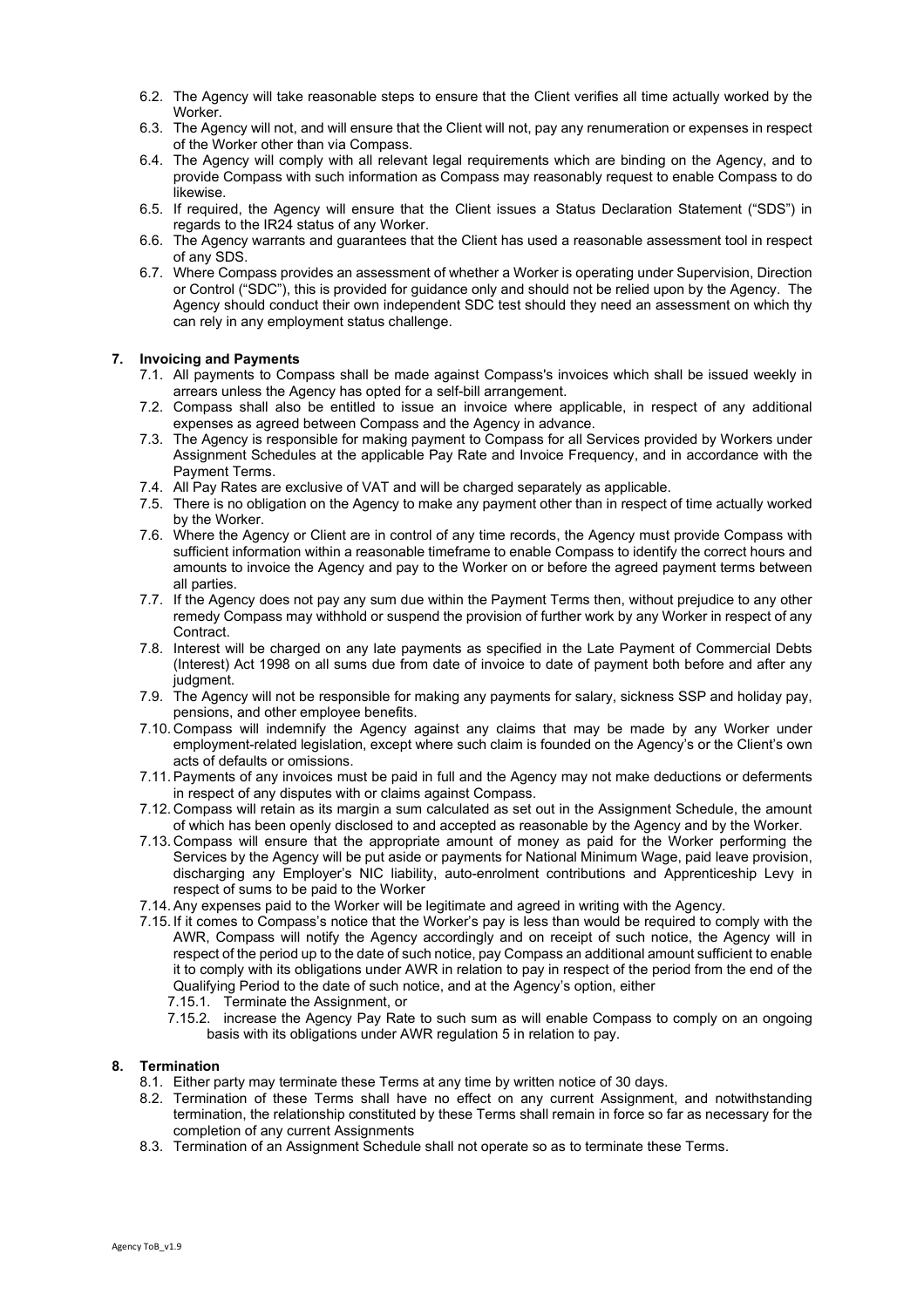- 8.4. An Assignment Schedule may be terminated without cause by either party by giving the other written notice of the applicable period as specified in the Assignment Schedule. Where no period is so specified, one week will apply as standard.
- 8.5. An Assignment Schedule may be terminated at any time by the Agency by written notice with immediate effect if the Worker fails to perform the Assignment in accordance with these Terms, or if the Client has reasonable grounds for dissatisfaction with the Worker, provided the Agency gives Compass full written details, and such further cooperation as Compass may reasonably require. The Agency acknowledges that such right to terminate is the Agency's sole remedy against Compass for any such failure, without prejudice to such rights as the Agency may have against the Worker.
- 8.6. An Assignment Schedule may be terminated by either party with immediate effect by notice if the other is in material breach of contract or is in breach of contract and fails to remedy the breach within seven days of being required in writing to do so. For the avoidance of doubt, the failure to pay any invoice within the Payment Terms is a material breach for the purposes of these Terms.
- 8.7. An Assignment Schedule shall terminate with immediate effect if either party:
	- 8.7.1. Enters into an arrangement with its creditors;
	- 8.7.2. Ceases to carry on business; or
	- 8.7.3. Enters into liquidation, winding up receivership or administration (other than for the purposes of a *bona fide* reconstruction or amalgamation).
- 8.8 An Assignment Schedule may be terminated by Compass with immediate effect by notice if the Worker's engagement with Compass terminates for whatever reason.
- 8.9 Upon expiration of the Assignment Schedule, if the Worker continues to provide the Services to the Client and the Agency does not object, the applicable Assignment Schedule shall be deemed extended under these Terms until either terminated or formally extended with a new Assignment Schedule.

# **9. Force Majeure**

- 9.1. If either party to a Contract is prevented or delayed in the performance of any of its obligations by force majeure, then such party shall be excused performance for so long as such cause of prevention or delay shall continue
- 9.2. 'force majeure' shall be deemed to be any cause affecting the performance of a Contract arising from or attributable to acts, events, omissions or accidents beyond the reasonable control of such party.

## **10. Intellectual Property Rights**

- 10.1.All rights in the nature of intellectual property rights arising in any work created by a Worker in the course of an Assignment are hereby assigned by way of future assignment of copyright to the Agency, and Compass will cooperate with any reasonable requirements as to formal assignment of such rights created.
- 10.2. The Client shall retain ownership of all intellectual property rights of whatever nature and, if registrable, whether registered or not, in the documents or other material and data and other information provided to or provided by the Worker in relation to an Assignment. For the avoidance of doubt, the Client shall not be deemed to have granted the Worker any licence to use the documents or other material and data or other information other than for the purposes of the relevant Assignment.

# **11. Confidentiality and Data Protection**

- 11.1. The parties each recognise that information disclosed to the other in the course of the negotiation of and the performance of a Contract will contain and incorporate confidential information in which the other has an interest.
- 11.2. The parties mutually agree with each other that they will each keep such information confidential and will neither use nor disclose to a third party any part or the whole of such information (or information gained from such disclosure). This obligation of confidentiality shall not extend so as to include information which was known to a party before disclosure by the other pursuant hereto or with a view to a Contract, or which enters the public domain without fault of that party.
- 11.3. The nature of the relationship constituted by these Terms is such that the parties envisage that each party will be a controller, and that neither will be in the position of processor in relation to the other.
- 11.4. The parties hereto:
	- 11.4.1. acknowledge this clause is in addition to, and does not relieve, remove or replace, a party's obligations under the Data Protection Legislation;
	- 11.4.2. acknowledge that for the purposes of the Data Protection Legislation, the parties are not Joint Controllers unless a specific agreement is made to that effect between the parties;
	- 11.4.3. warrant to each other that any Personal Data relating to a Data Subject, whether provided by Client, by Compass or by the Worker will be used, processed and recorded by the receiving party in accordance with Data Protection Legislation and for the purposes of fulfilling this Agreement;
	- 11.4.4. shall ensure that all personnel who have access to and/or process Personal Data are obliged to keep the Personal Data confidential;
	- 11.4.5. will take appropriate technical and organisational measures to adequately protect all Personal Data against accidental loss, destruction or damage, alteration or disclosure;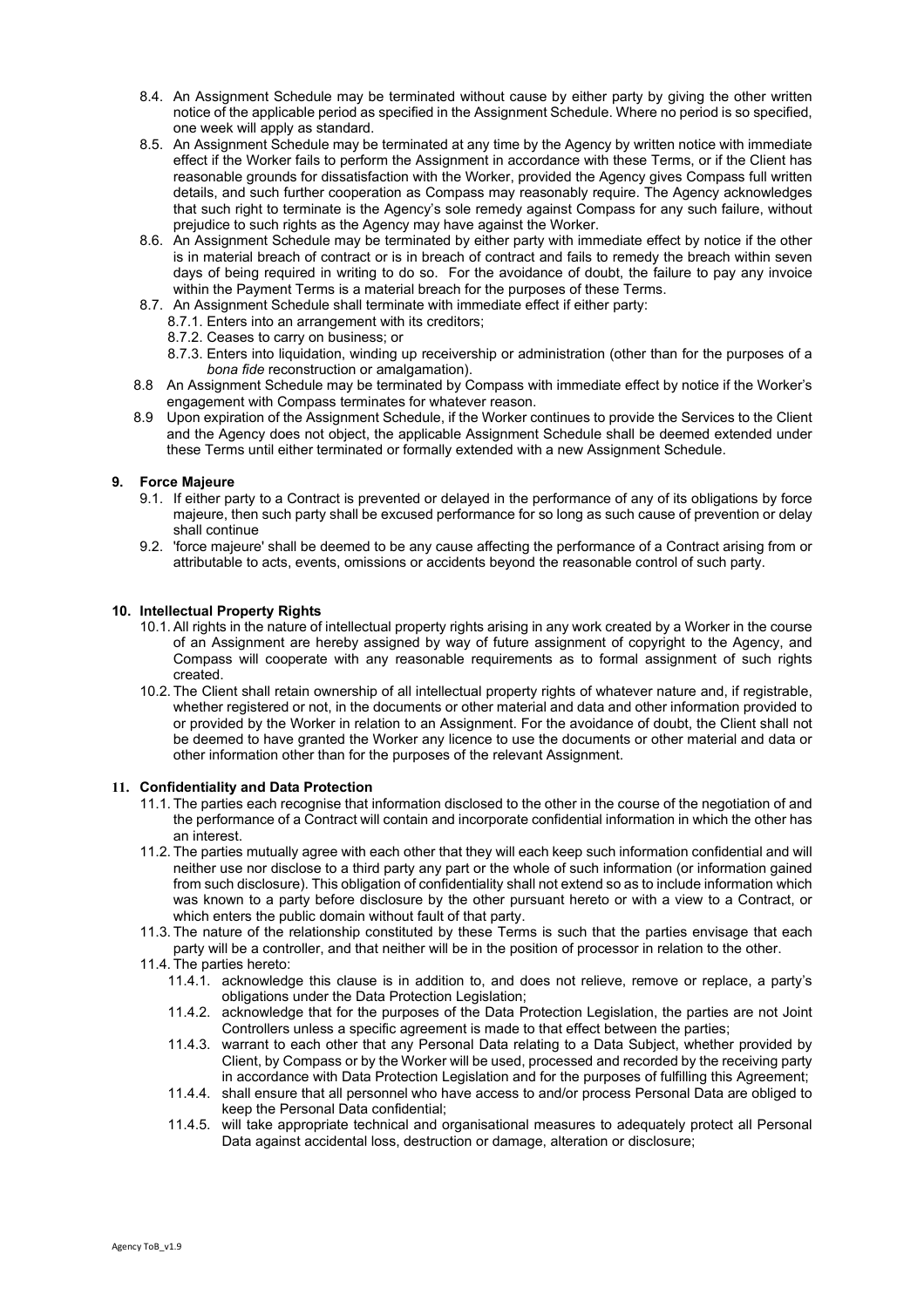- 11.4.6. will provide reasonable assistance to the other in responding to any request from a Data Subject with respect to data subject access requests and other data subject rights, data security, breach notifications, impact assessments and consultations with supervisory authorities or regulators;
- 11.4.7. will promptly notify the other on becoming aware of a suspected or actual Personal Data breach relevant to Personal Data transferred pursuant to this Agreement; and
- 11.4.8. will maintain complete and accurate records and information to demonstrate their compliance with this clause 11.
- 11.5 Compass understands that in providing Services, Personal Data relating to Compass and the Worker will be collected by the Agency and may be passed to the Client in the course of the administration of the agreement between the Agency and Client.
- 11.6 Compass understands that in providing Services, the Client and/or the Agency, or anyone processing data on behalf of Client and/or the Agency, may transfer Personal Data relating to the Worker outside the European Economic Area.
- 11.7 Compass will, when requested so to do by the Agency, make available to the Agency all information necessary to demonstrate compliance with the obligations associated with Data Protection Legislation and this clause 11 and will allow for audits and inspections (upon reasonable notice) in order to demonstrate compliance.
- 11.8 In the event of a suspected or actual Personal Data Breach, the Compass will promptly (at its own expense) provide such information, assistance and cooperation and do such things as the Agency may request to:
	- 11.8.1 investigate and defend any claim or regulatory investigation;
	- 11.8.2 mitigate, remedy and/or rectify such breach; and
	- 11.8.3 prevent future breaches.
- 11.9 Both parties understand that in providing Services, Personal Data may be Processed in order to comply with associated employment intermediaries' legal obligations, including reporting Assignment details to HMRC. Both parties agree that they aware of such Processing (including any such transfer) on the understanding that any Personal Data is processed fairly and lawfully in accordance with the Data Protection Legislation.

## **12. Liability**

- 12.1. The Agency agrees that Compass is under no responsibility in relation to any use by the Worker of any vehicle in the course of a Contract.
- 12.2. The parties both acknowledge that it is the Agency's sole responsibility to satisfy itself on all matters relating to the suitability of a Worker for the performance of an Assignment, to the extent that it regards as necessary.
- 12.3. The Agency acknowledges and agree that in performing an Assignment, the Worker is not under the supervision direction or control of Compass, and that Compass therefore does not accept liability for any acts defaults or omissions of the Worker whilst working (or purporting to work) in the Position.
- 12.4.Save to the extent expressly provided herein, all conditions, warranties or other terms implied by statute or common law are hereby excluded to the fullest extent permitted by law, and except to the extent that it is not lawful to limit or exclude such liability, neither party shall be liable to the other or to anyone else for any loss or damage whatever or however caused (and whether or not caused by negligence) arising directly or indirectly in connection with an Assignment Schedule, in excess of the total sums payable under the relevant Assignment Schedule.
- 12.5. Compass will not be liable for any damages or accept any liability whatsoever should the SDS provided by the Client and/or the Agency be investigated by HMRC and found to be incorrect for any reason.
- 12.6. Neither party shall be liable for consequential or indirect damages or for loss of profit, business, revenue, goodwill or anticipated savings.
- 12.7. Compass shall not be liable for any claims made against it unless they are notified to it within twelve months of the cause of action arising.
- 12.8. Neither party excludes or limits liability for death or personal injury to the extent that it arises directly from negligence for which it is legally responsible, or otherwise where it is not lawful to exclude or limit liability.
- 12.9. Compass will keep the Agency indemnified in respect of any claim or demand made by the proper authorities for all taxes, national insurance or social security contributions, and other liabilities, charges and dues in respect of remuneration paid for work done by the Worker under an Assignment.
- 12.10.The Agency accepts any and all liability which may arise from a breach of clause 6.7 or the SDC test which the Agency has conducted is deemed ineffective for whatever reason by any court or authority.

#### **13. Indemnity**

13.1.Each party shall indemnify the other against all liabilities, costs, expenses, damages and losses (including but not limited to any direct, indirect or consequential losses, loss of profit, loss of reputation and all interest, penalties and legal costs (calculated on a full indemnity basis) and all other reasonable professional costs and expenses) suffered or incurred by the indemnified party arising out of or in connection with the breach of clause 11 by the indemnifying party, its employees or agents, provided that the indemnified party gives to the indemnifier prompt notice of such claim, full information about the circumstances giving rise to it, reasonable assistance in dealing with the claim and sole authority to manage, defend and/or settle it.